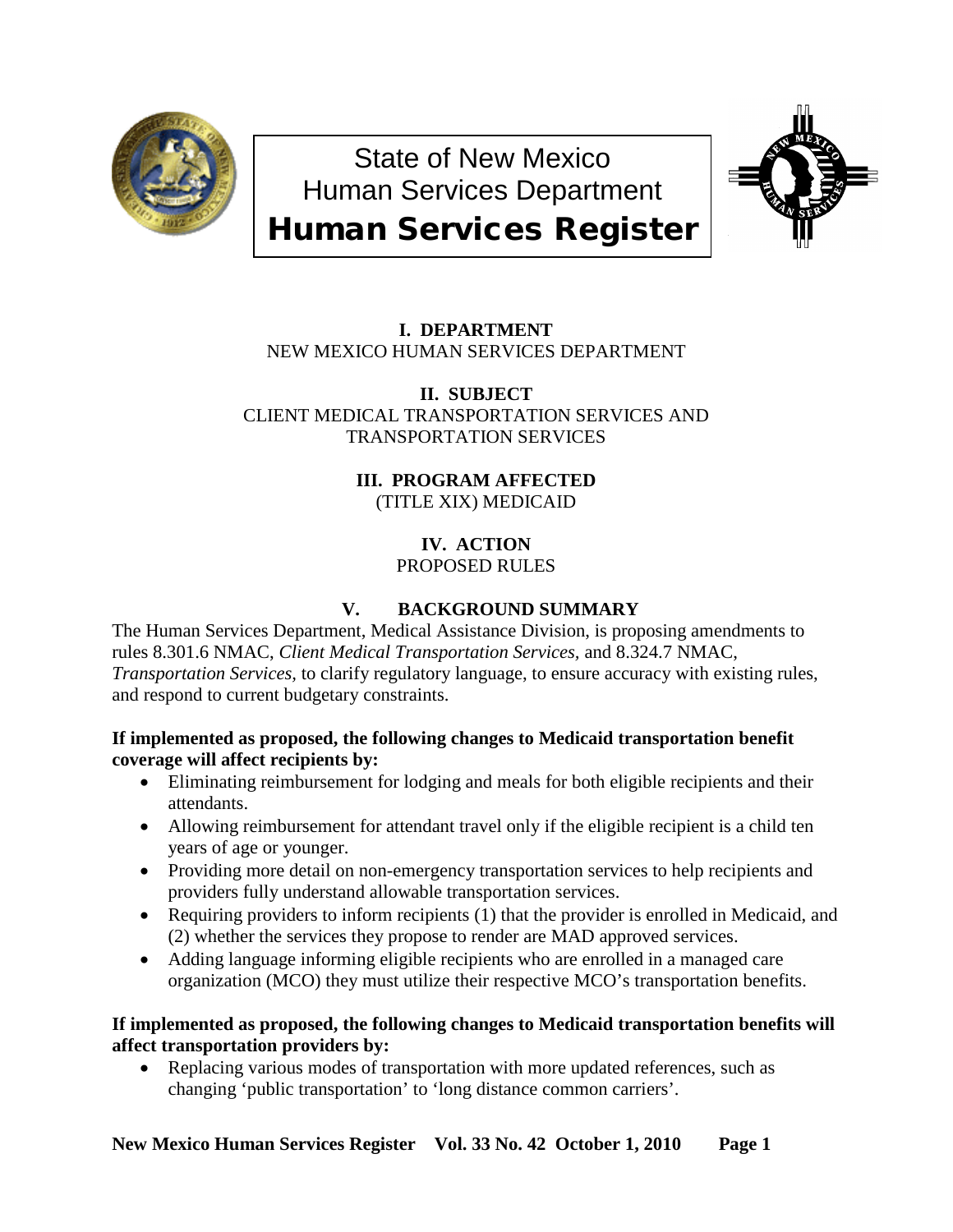- Rewording prior authorization and utilization review for clarity.
- Removing reporting requirements for providers if transporting eligible recipients over 5 million miles a year.

## **Other changes in the rule being proposed at this time include the following:**

- Replacing outdated word usage, such as Medicaid with MAD, the Medical Assistance Division.
- Updating the Department's mission statement.
- Providing more instruction on the eligibility of providers and their responsibilities.
- Directing providers to enroll and follow a MAD managed care or MAD fee-for-service coordinated care contractor's instructions for billing and authorization of services.
- Adding wording that payment is made only by electronic funds transfer (EFT).
- $\hat{\mathbf{v}}$  The changes in the transportation benefits are being proposed because the Department believes the changes are more in line with the benefits typically available from other commercial insurers. Also, at this time there is a serious shortfall in state revenues which has resulted in reductions in many state agency budgets. The New Mexico Medicaid program budget is no exception. Program costs are outpacing available revenues. Therefore, the Department has looked at transportation and other program benefits to determine changes that can be made while still providing medically appropriate services.

The reduction in payments for these services in the Medicaid fee-for-service program is estimated to be \$680,000.

## **VI. RULES**

These proposed rule changes refer to 8.324.7 NMAC, *Transportation Services,* and 8.301.6 NMAC, *Client Medical Transportation Services,* which has been renumbered and reformatted from MAD.605 to comply with NMAC requirements. This register and the proposed changes are available on the Medical Assistance Division web site at [www.hsd.state.nm.us/mad/registers/2010.](http://www.hsd.state.nm.us/mad/registers/2010) If you do not have Internet access, a copy of the rules may be requested by contacting the Medical Assistance Division at 505-827-3156.

## **VII. EFFECTIVE DATE**

The Department proposes to implement these rules effective January 14, 2011.

# **VIII. PUBLIC HEARING**

A public hearing to receive testimony on these proposed rules will be held at 9:00 a.m., Wednesday, December 1, 2010, in the ASD conference room at Plaza San Miguel, 729 St. Michael's Drive, Santa Fe.

If you are a person with a disability and you require this information in an alternative format or require a special accommodation to participate in the public hearing, please contact the Division toll free at 1-888-997-2583 and ask for extension 7-3156. In Santa Fe call 827-3156. The Department's TDD system may be accessed toll-free at 1-800-659-8331 or in Santa Fe by calling 827-3184. The Department requests at least ten (10) days advance notice to provide requested alternative formats and special accommodations.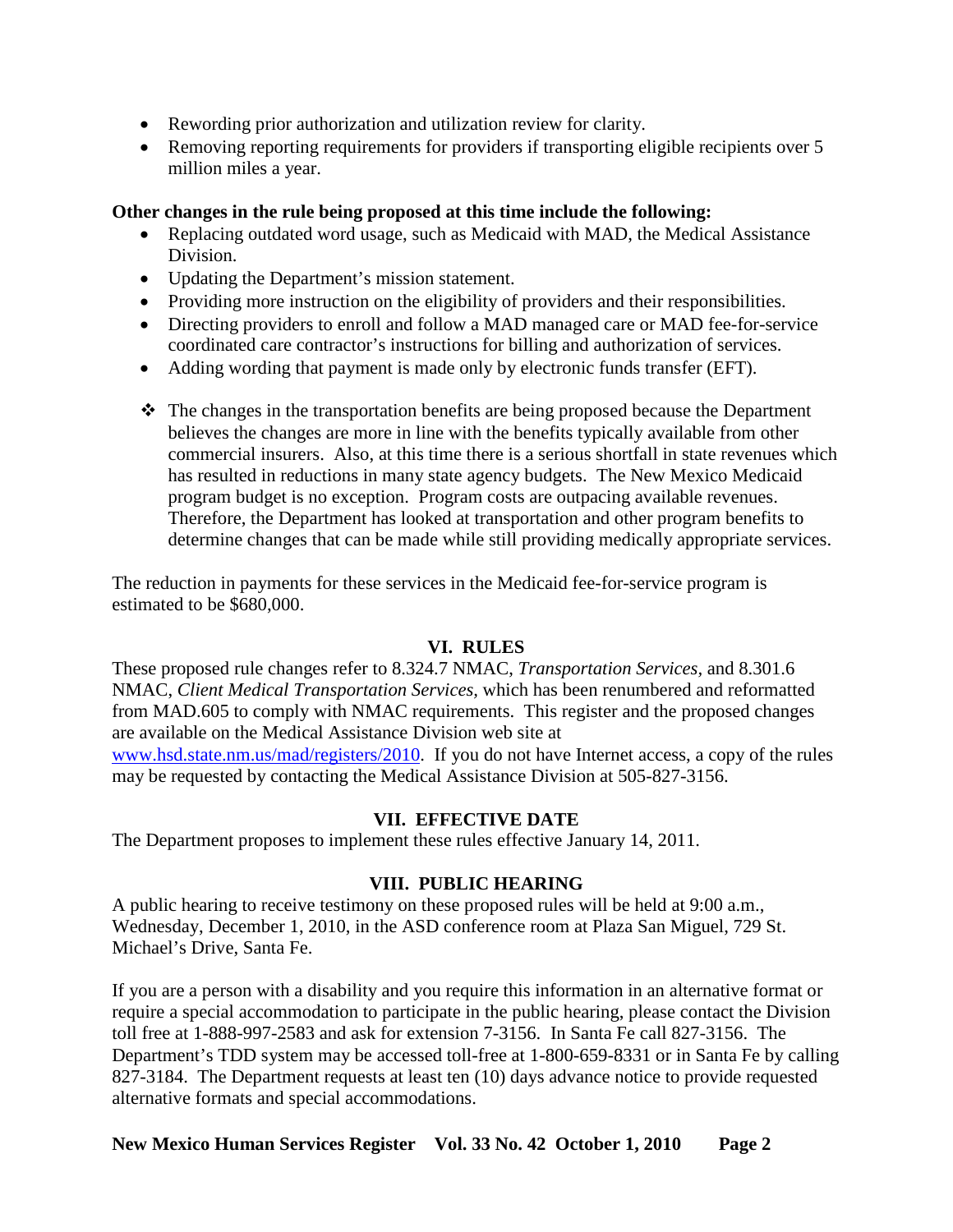### **IX. ADDRESS**

Interested persons may address written or recorded comments to:

Kathryn Falls, Secretary Human Services Department P.O. Box 2348 Santa Fe, New Mexico 87504-2348

These comments must be received no later than 5:00 p.m. on December 1, 2010. Written and recorded comments will be given the same consideration as oral comments made at the public hearing. Interested persons may also address comments via electronic mail to: [Magdalena.Romero@state.nm.us.](mailto:Magdalena.Romero@state.nm.us)

Copies of all comments will be made available by the Medical Assistance Division upon request by providing copies directly to a requestor or by making them available on the MAD website or at a location within the county of the requestor.

## **X. PUBLICATIONS**

Publication of these rules approved by:

KATHRYN FALLS, SECRETARY HUMAN SERVICES DEPARTMENT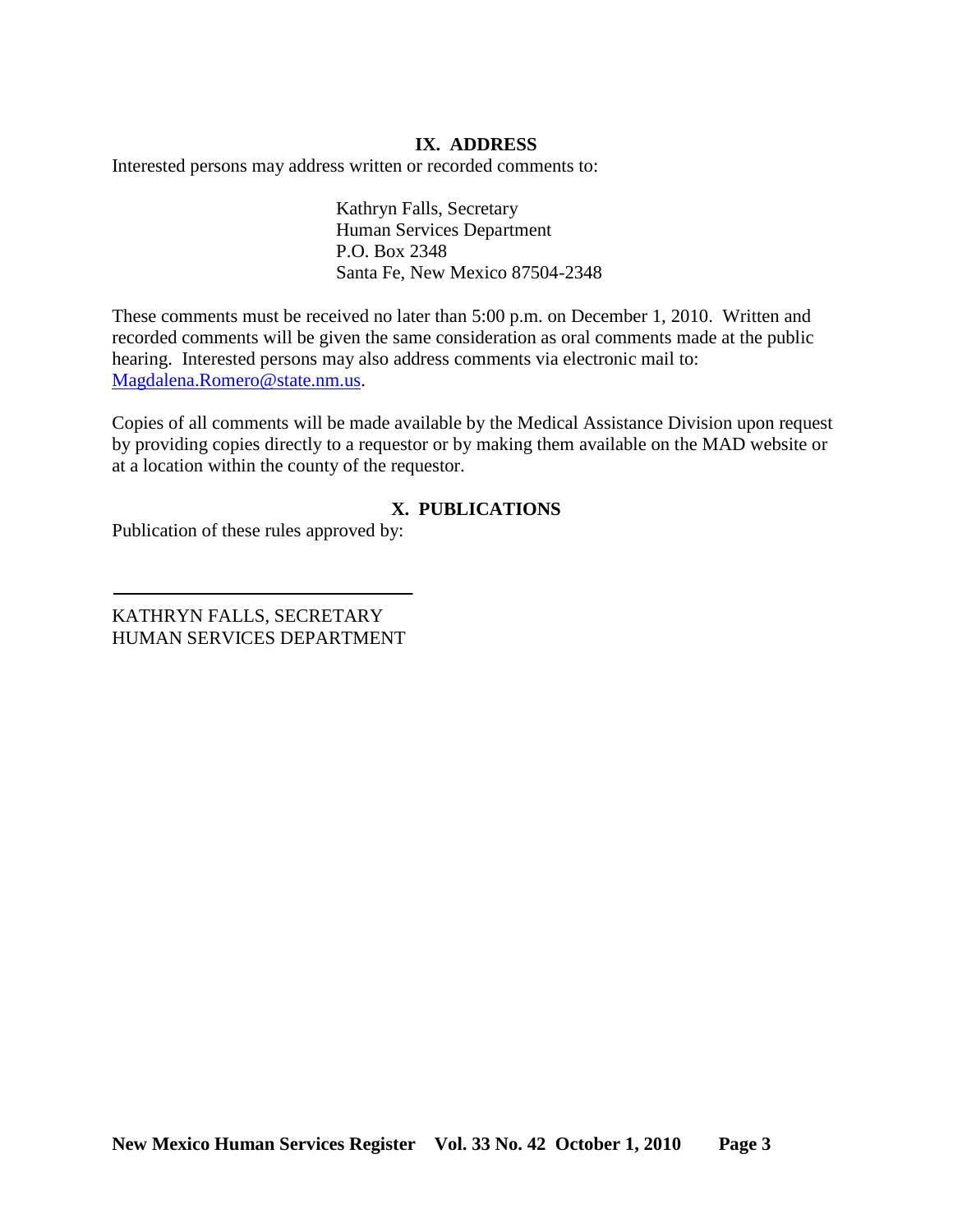#### **TITLE 8 SOCIAL SERVICES CHAPTER 301 MEDICAID GENERAL BENEFIT DESCRIPTION PART 6 CLIENT MEDICAL TRANSPORTATION SERVICES**

**8.301.6.1 ISSUING AGENCY:** New Mexico Human Services Department (HSD). [2/1/95; 8.301.6.1 NMAC - Rn, 8 NMAC 4.MAD.000.1 & A, 1-14-11]

**8.301.6.2 SCOPE:** The rule applies to the general public. [2/1/95; 8.301.6.2 NMAC - Rn, 8 NMAC 4.MAD.000.2, 1-14-11]

**8.301.6.3 STATUTORY AUTHORITY:** [The New Mexico medicaid program is administered pursuant to regulations promulgated by the federal department of health and human services under Title XIX of the Social Security [Act, as amended and by the state human services department pursuant to state statute. See Sections 27-2-12 et seq. NMSA 1978 (Repl. Pamp. 1991).] The New Mexico medicaid and other health care programs are [2/1/95; 8.301.6.3 NMAC - Rn, 8 NMAC 4.MAD.000.3 & A, 1-14-11] administered pursuant to regulations promulgated by the federal department of health and human services under the Social Security Act as amended or by state statute. See NMSA 1978, Section 27-1-12 et seq.

**8.301.6.4 DURATION:** Permanent

[2/1/95; 8.301.6.4 NMAC - Rn, 8 NMAC 4.MAD.000.4, 1-14-11]

**8.301.6.5 EFFECTIVE DATE:** February 1, 1995, unless a later date is cited at the end of a section. [2/1/95; 8.301.6.5 NMAC - Rn, 8 NMAC 4.MAD.000.5 & A, 1-14-11]

**8.301.6.6 OBJECTIVE:** [The objective of these regulations is to provide policies for the service portion of the New Mexico medicaid program. These policies describe eligible providers, covered services, noncovered services, utilization review and provider reimbursement.] The objective of this rule is to provide instruction for the [2/1/95; 8.301.6.6 NMAC - Rn, 8 NMAC 4.MAD.000.6 & A, 1-14-11] service portion of the New Mexico medical assistance programs.

**8.301.6.7 DEFINITIONS:** [RESERVED]

**8.301.6.8 MISSION STATEMENT:** [The mission of the New Mexico medical assistance division (MAD) is to maximize the health status of medicaid eligible individuals by furnishing payment for quality health services at levels comparable to private health plans. To reduce the impact of poverty on the people living in New Mexico and to assure low income and individuals with disabilities in New Mexico equal participation in the life of their communities.

[2/1/95; 8.301.6.8 NMAC - Rn, 8 NMAC 4.MAD.002& A, 1-14-11]

**8.301.6.9 CLIENT MEDICAL TRANSPORTATION SERVICES:** [Medicaid covers expenses for transportation [and other related expenses which the New Mexico medical assistance division (MAD) determines are necessary to secure Medicaid covered medical examinations and treatment for eligible recipients in or out of their home community [42 CFR 440.170]. Travel expenses include the cost of transportation by public transportation, taxicab, handivan, and ground or air ambulance. Related travel expenses include the cost of meals and lodging made necessary by receipt of medical care away from the recipient's home community. When medically necessary, medicaid covers similar expenses for an attendant who accompanies the recipient to the medical examination or treatment. This part describes covered services, service limitations, and reimbursement rates.] <u>The</u> [2/28/98;8.301.6.9 NMAC - Rn, 8 NMAC 4.MAD.605 & A, 1-14-11] medical assistance division (MAD) covers expenses for transportation it determines are necessary to secure MAD covered medical examination and treatment for eligible recipients in or out of their home community [42 CFR 440.170]. Travel expenses include the cost of transportation by long distance common carrier, taxicab, handivan, and ground or air ambulance, all as appropriate to the situation and location of the eligible recipient. When medically necessary, MAD covers similar expenses for an attendant who accompanies the eligible recipient who is age ten years or younger to the medical examination or treatment.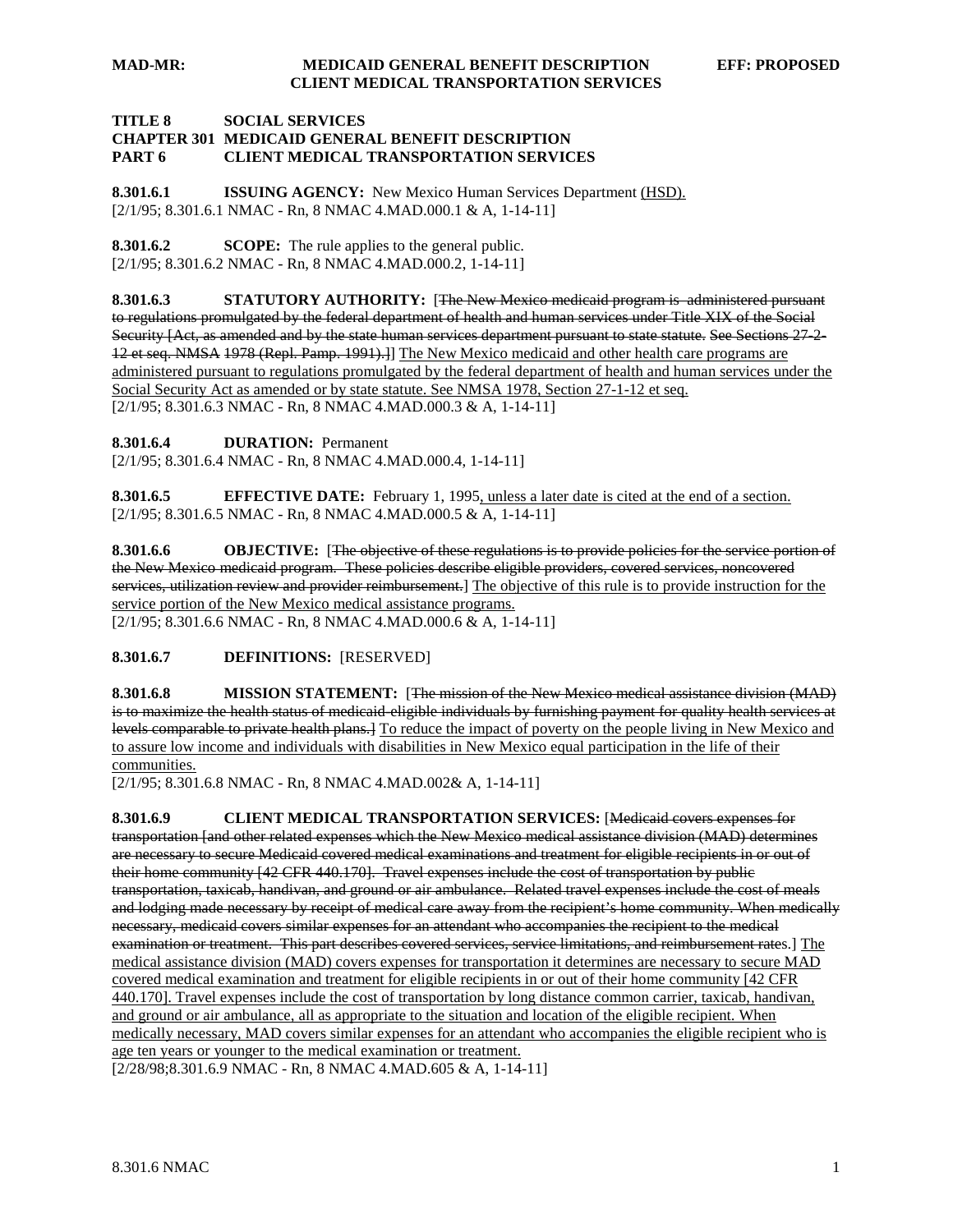#### **MAD-MR: MEDICAID GENERAL BENEFIT DESCRIPTION EFF: PROPOSED CLIENT MEDICAL TRANSPORTATION SERVICES**

**8.301.6.10 COVERED SERVICES AND SERVICE LIMITATIONS:** [Medicaid] MAD reimburses eligible recipients or transportation providers for medically necessary transportation subject to the following: [and related expenses only if a recipient does not have access to transportation services which are available free of charge.]

**A. Free alternatives [examples]:** Alternative transportation services which may be provided free of charge, include volunteers, relatives or transportation services provided by nursing facilities or other residential centers. [Recipients] An eligible recipient must certify in writing that they do not have access to free alternatives.

**B.** Least costly alternatives: [Medicaid] MAD covers the most appropriate and least costly transportation alternatives suitable for the eligible recipient's medical condition. If [recipients] an eligible recipient can use private vehicles or [less costly] public transportation, those alternatives must be used before [recipients] the eligible recipient can use more expensive transportation alternatives.

**C. Non-emergency transportation service:** [Medicaid covers non-emergency transportation services for clients who have no primary transportation and who are unable to access a less costly form of public transportation.] MAD covers non-emergency transportation services for an eligible recipient who does not have primary transportation and who is unable to access a less costly form of public transportation.

**D. Long distance common carriers:** [Medicaid covers long distance services furnished by a common carrier if recipients must leave their home communities to receive medical services. Authorization forms for direct payment to long distance bus common carriers by MAD are available through local county ISD offices.] MAD covers long distance services furnished by a common carrier if the eligible recipient must leave their home community to receive medical services. Authorization forms for direct payment to long distance bus common carriers by MAD are available through the eligible recipient's local county income support division (ISD) office.

**E.** Ground ambulance services: [Medicaid] MAD covers services provided by ground ambulances when:

 (1) An emergency which requires ambulance service is certified by a physician or is documented in the provider's records as meeting emergency medical necessity [criteria; terms are defined as follows:] as defined as:

(a)  $[$  "emergency" is defined as a situation caused by an unforeseen accident, injury or acute illness demanding immediate action and transport to a place for treatment;] an emergency condition that is a medical or behavioral health condition manifesting itself by acute symptoms of sufficient severity (including severe pain) such that prudent layperson, who possesses an average knowledge of health and medicine could reasonably expect the absence of immediate medical attention to result in placing the health of the individual (or with respect to a pregnant woman, the health of the woman or her unborn child) in serious jeopardy, serious impairment to body function or serious dysfunction of any bodily organ or part; and

(b) "medical necessity" for ambulance services is established if the eligible recipient's condition is such that the use of any other method of transportation is contraindicated and would endanger the eligible recipient's health;

 (2) scheduled, non-emergency ambulance services are ordered by a physician who certifies that the use of any other method of non-emergency transportation is contraindicated by the eligible recipient's medical condition;

(3) [medicaid] MAD covers non-reusable items and oxygen required during transportation; coverage for these items are included in the base rate reimbursement for ground ambulance.

**F.** Air ambulance services: [Medicaid] MAD covers services provided by air ambulances, [which include] including private airplanes, if an emergency exists and the medical necessity for the service is certified by the physician.

 $(1)$  ["Emergency" is defined as a medical condition, including emergency labor and delivery, manifesting itself by acute symptoms of sufficient severity such that the absence of immediate medical attention could reasonably be expected to result in one of the following:

 $(a)$  individual's death;

(b) placement of individual's health in serious jeopardy;

(c) serious impairment of bodily functions; or

 (d) serious dysfunction of any bodily organ or part.] An emergency condition is a medical or behavioral health condition manifesting itself by acute symptoms of sufficient severity (including sever pain) such that prudent layperson, who possesses an average knowledge of health and medicine could reasonably expect the absence of immediate medical attention to result in placing the health of the individual (or with respect to a pregnant woman, the health of the woman or her unborn child) in serious jeopardy, serious impairment to body function or serious dysfunction of any bodily organ or part.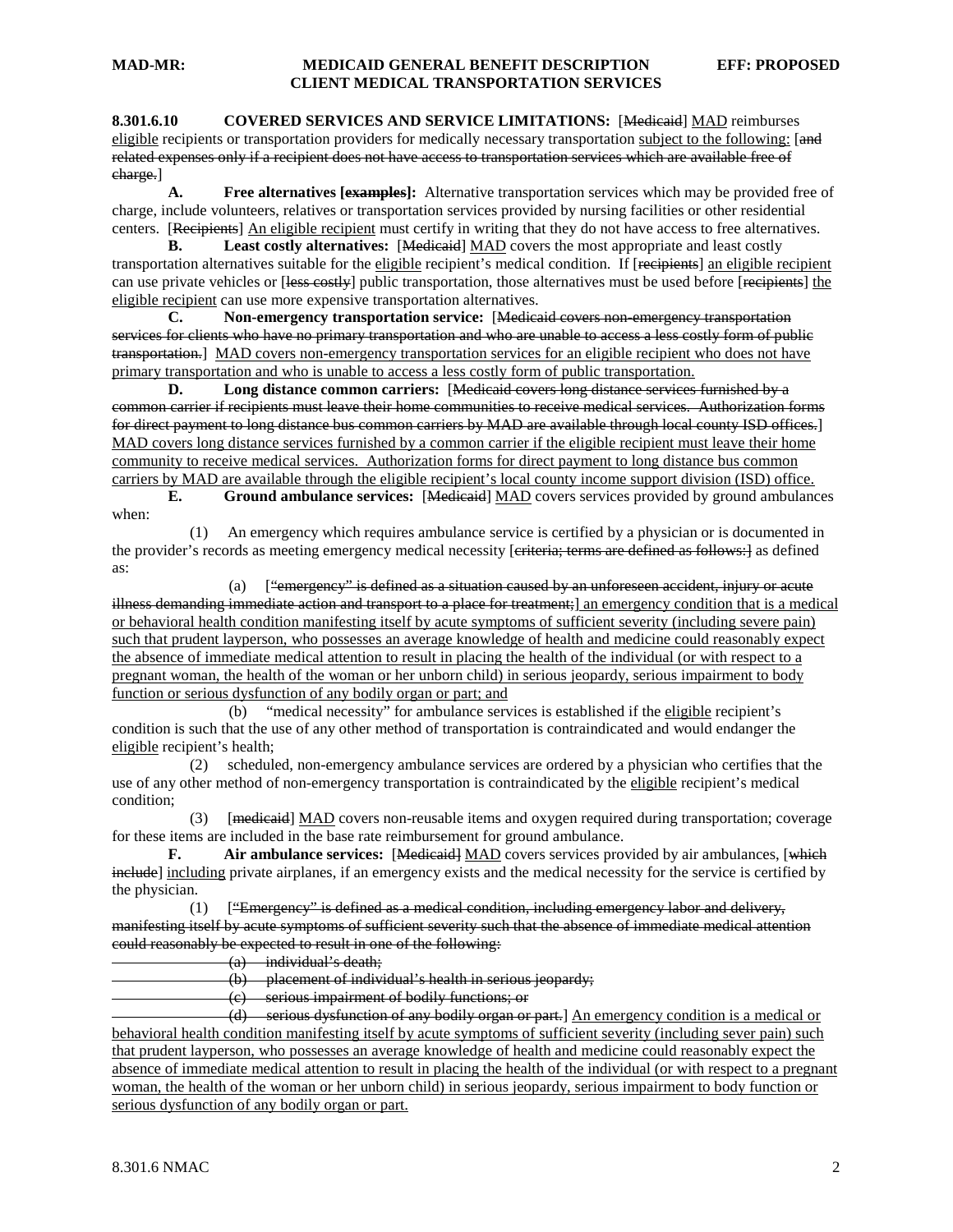#### **MAD-MR: MEDICAID GENERAL BENEFIT DESCRIPTION EFF: PROPOSED CLIENT MEDICAL TRANSPORTATION SERVICES**

(2) [Medicaid] MAD covers the following services for air ambulances:

(a) non-reusable items and oxygen required during transportation;

(b) professional attendants required during transportation; and

(c) detention time or standby time up to one  $[\frac{1}{2}]$  hour without physician documentation; if the detention or standby time is more than one  $[\{+ \} ]$  hour, a statement from the attending physician or flight nurse justifying the additional time is required  $\left[\frac{1}{2}, \frac{1}{2}, \frac{1}{2}\right]$ .

[**G. Lodging services:** Medicaid covers lodging services if recipients are required to travel to receive medical services more than four (4) hours one way and an overnight stay is required due to medical necessity or cost considerations. If medically justified and approved, lodging is initially set for up to five (5) continuous days. For a longer stay, the need for lodging must be re-evaluated by the fifth day to authorize up to an additional fifteen (15) days. Re-evaluation must be made every fifteen (15) days for extended stays, prior to the expiration of the existing authorization. Approval of lodging is based on the medical provider's statement of need. Authorization forms for direct payment to Medicaid lodging providers by the MAD are available through local county income support division (ISD) offices.

**H. Meal services:** Medicaid covers meals if a recipient is required to leave their home community for eight (8) hours or more to receive medical services. Authorization forms for direct payment to medicaid meal providers by MAD are available through local county ISD offices.

**I.**] **G. Coverage for attendants:** [Medicaid] MAD covers [transportation, meals and lodging,] transportation in the same manner as for [recipients] an eligible recipient, for one attendant if the medical necessity for the attendant is certified in writing by the eligible recipient's medical provider or the eligible recipient who is receiving medical service is [under eighteen (18) years of age] ten years of age or younger. [The attendant for a child under eighteen (18) years of age should be the parent or legal guardian. If the medical appointment is for an adult recipient, medicaid does not cover transportation services or related expenses of children under eighteen (18) years of age traveling with the adult recipient.]

H. Coverage for medicaid waiver recipients: Transportation of a Medicaid waiver recipient to a provider of a waiver service is only covered when the service is occupational therapy, physical therapy, speech therapy and behavioral therapy services.

I. Medicaid family planning waiver eligible recipients: MAD does not cover transportation service for recipients eligible for medicaid family planning waiver services.

[2/28/98;8.301.6.10 NMAC - Rn, 8 NMAC 4.MAD.605.1 & A, 1-14-11]

**8.301.6.11 NONCOVERED SERVICES:** Transportation services are subject to the same limitations and coverage restrictions which exist for other [medicaid] services. A payment for transportation to a MAD noncovered service is subject to retroactive recoupment. MAD does not cover the following services or related costs of travel:

Attendants where there is not required certification from the eligible recipient's medical provider; B. Minor aged children of the eligible recipient that are simply accompanying the eligible recipient to

medical services;

C. Lodging and meals for an eligible recipient or their attendant;

D. Transportation to a non-covered MAD service:

E. Transportation to a pharmacy provider. See subsection F of 8.324.14.18 NMAC, *Transportation Services.* See Section [MAD-602, General Program Limitations] 8.301.3 NMAC, *General Noncovered Services*. [2/28/98;8.301.6.11 NMAC - Rn, 8 NMAC 4.MAD.605.2 & A, 1-14-11]

**8.301.6.12 OUT-OF-STATE TRANSPORTATION AND RELATED EXPENSES:** All out-of-state transportation [and related expenses] must be prior approved by MAD. Out-of-state transportation is approved only if the out-of-state medical service is approved. Documentation must be available to the reviewer to justify the outof-state travel and verify that treatment is not available in the state of New Mexico.

A. Requests for out-of-state transportation must be coordinated through the MAD[ $_7$ ] client services [bureau.] bureau or MAD's designated contractor.

[**B.** Authorization for lodging and meal services by out-of-state providers can be granted for up to thirty (30) calendar days by MAD. Re-evaluation authorizations are completed prior to expiration and every thirty (30) days, thereafter.

C**.] B.** [Transportation to border cities, those cities within one hundred (100) miles of the New Mexico border (Mexico excluded), are treated as in-state provider service. See, Section MAD-704, Out-of-State Provider Services [8.302.4 NMAC, Out of State and Border Area Providers].] An eligible recipient who receives MAD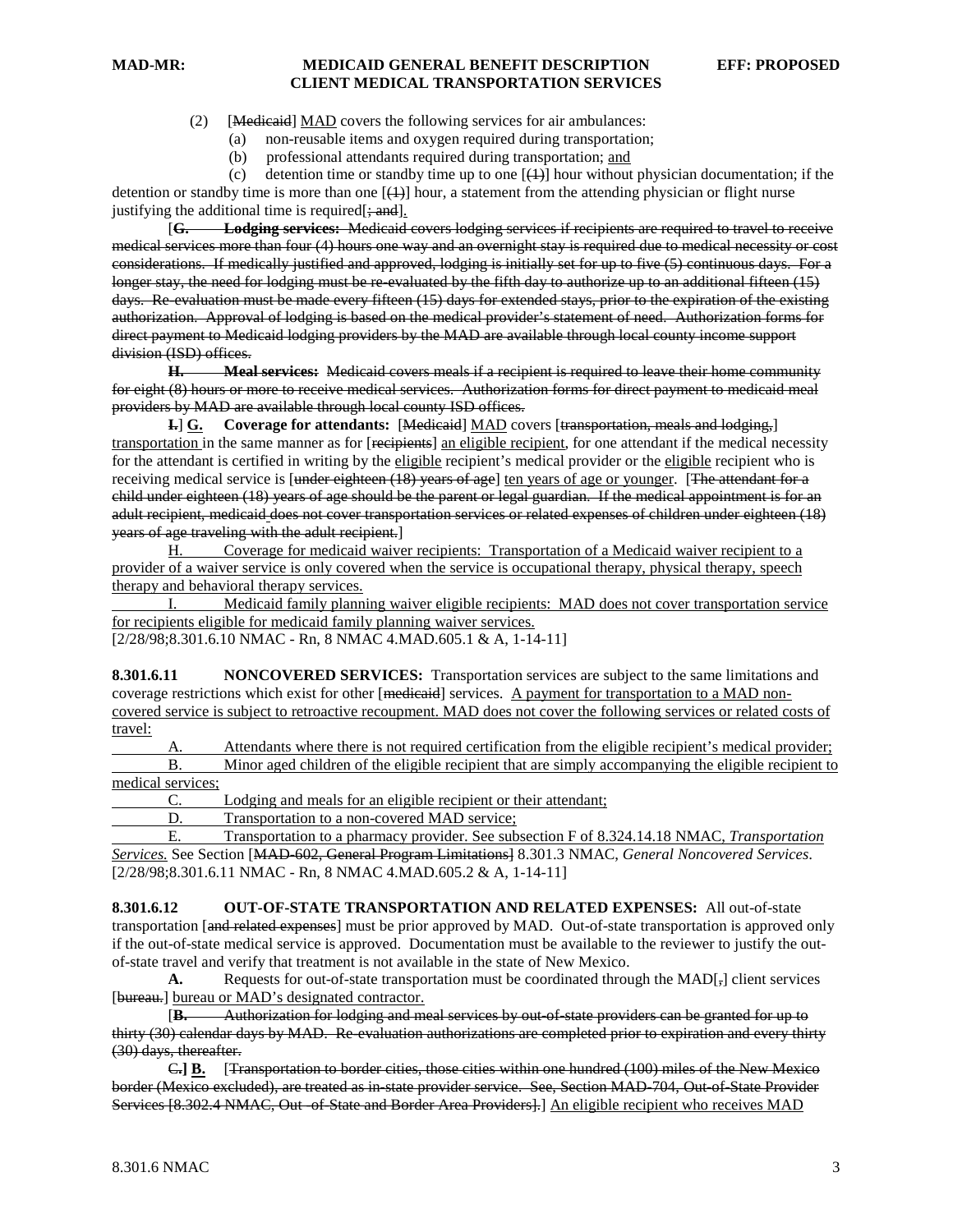reimbursable services from a border area provider is eligible for transportation services to that provider. See 8.302.4 NMAC *Out of State and Border Area Providers* to determine when a provider is considered an out-of-state provider or a border area provider.

[2/28/98;8.301.6.12 NMAC - Rn, 8 NMAC 4.MAD.605.3 & A, 1-14-11]

**8.301.6.13 CLIENT MEDICAL TRANSPORTATION FUND:** In non-emergency situations, [recipients] an eligible recipient can request reimbursement from the client medical transportation (CMT) fund through their local county ISD office for money they spend on [transportation and related expenses.] transportation. For reimbursement from the CMT fund, [recipients] an eligible recipient must apply for reimbursement within [thirty (30)] 30-calendar days [of] after the appointment.

**A. Information requirements:** The following information must be furnished to the ISD CMT fund custodian within [thirty (30)] 30-calendar days of the provider visit to receive reimbursement:

(1) [completed medical appointment verification form or] submit a letter on the [providers] provider's stationery which indicates that the eligible recipient kept the appointment(s) for which the CMT fund reimbursement is requested; for medical services, written receipts confirming the dates of service must be given to the eligible recipient for submission to the local county ISD office [in non-emergency situations where services are provided, such as vision services or pharmacy services, written receipts confirming the dates of service must be presented; verification forms are available through the eligible recipient's local county ISD offices];

 (2) proper referral with original signatures and documentation stating that the services are not available within the community from the [<del>medicaid primary care network provider,</del>] designated [<del>medicaid</del>] MAD medical management provider[<del>;</del>] or [<del>medicaid</del>] MAD primary care provider, when a referral is [<del>required</del>] necessary;

(3) verification of current [medicaid] eligibility for a MAD service for the month the appointment and travel are made;

(4) certification that free alternative transportation services are not available  $[\frac{1}{2}]$  and that the recipient is not enrolled in a managed care organization;

- (5) verification of mileage; and
- (6) documentation justifying a medical attendant.

**B. Fund advances in emergency situations:** Money from the CMT fund is advanced for travel only if an emergency exists. "Emergency" is defined in this instance as a non-routine, unforeseen accident, injury or acute illness demanding immediate action and for which transportation arrangements could not be made five  $[45]$ calendar days in advance of the visit to the provider. Advance funds must be requested and disbursed prior to the medical appointment.

 (1) [The ISD CMT fund custodian verifies that the recipient is eligible for medicaid services and has a medical appointment or a proper referral from the medicaid PCN provider, designated medicaid medical management provider, or medicaid primary care provider prior to advancing money from the CMT fund.] The ISD CMT fund custodian or a MAD fee-for-service coordinated service contractor or the appropriate utilization contractor verifies that the recipient is eligible for a MAD service and has a medical appointment prior to advancing money from the CMT fund and that the recipient is not enrolled in a managed care organization.

(2) Written referral for out of community service must be received by the CMT fund custodian  $or a$ </u> MAD fee-for-service coordinated service contractor or the appropriate utilization contractor no later than [thirty] (30)] 30-calendar days from the date of the medical appointment for which the advance funds were requested. If [recipients] an eligible recipient fails to provide supporting documentation, recoupment proceedings are initiated. See Section OIG-900, Restitutions.

[2/28/98;8.301.6.13 NMAC - Rn, 8 NMAC 4.MAD.605.4 & A, 1-14-11]

**8.301.6.14 CMT REIMBURSEMENT RATES:** [Reimbursement for lodging and meal expenses is based on the MAD allowable fee schedule. The CMT fund reimbursement rate for transportation services and related expenses are:

**A.** private automobile use is reimbursed by the mile, based on the established MAD reimbursement schedule;

**B.** meals are reimbursed at the rate established by MAD; authorization forms used for direct payment to medicaid meal providers by MAD are available through the recipient's local county ISD office; and

**C.** lodging is reimbursed at the rate established by MAD; authorization forms for direct payment to medicaid lodging providers by MAD are available through the recipient's local county ISD office.] The CMT fund reimbursement rate for transportation services is at the established MAD reimbursement schedule per mile when a private automobile is used.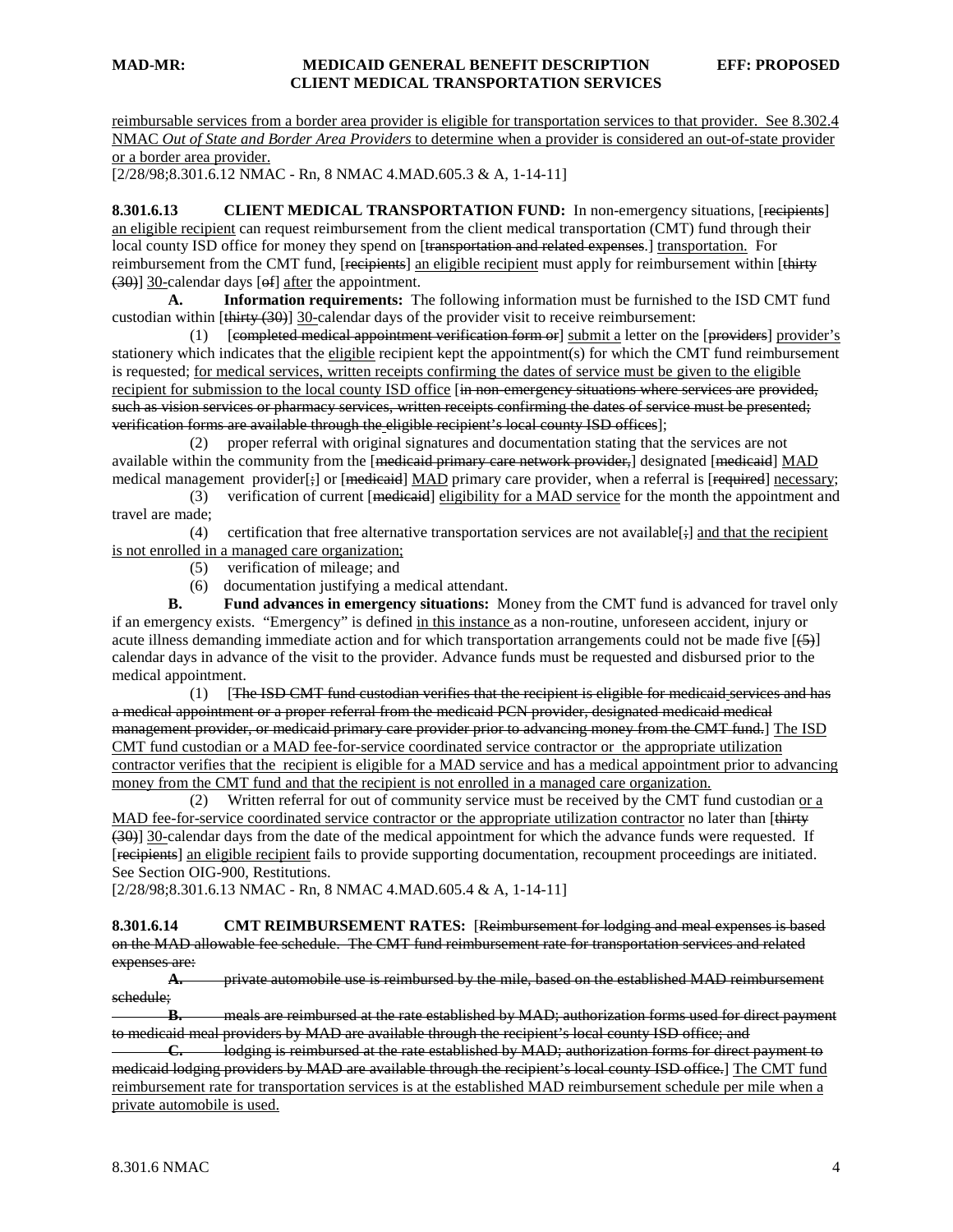[2/28/98;8.301.6.14 NMAC - Rn, 8 NMAC 4.MAD.605.5 & A, 1-14-11]

### **HISTORY OF 8.301.6 NMAC:** [RESERVED]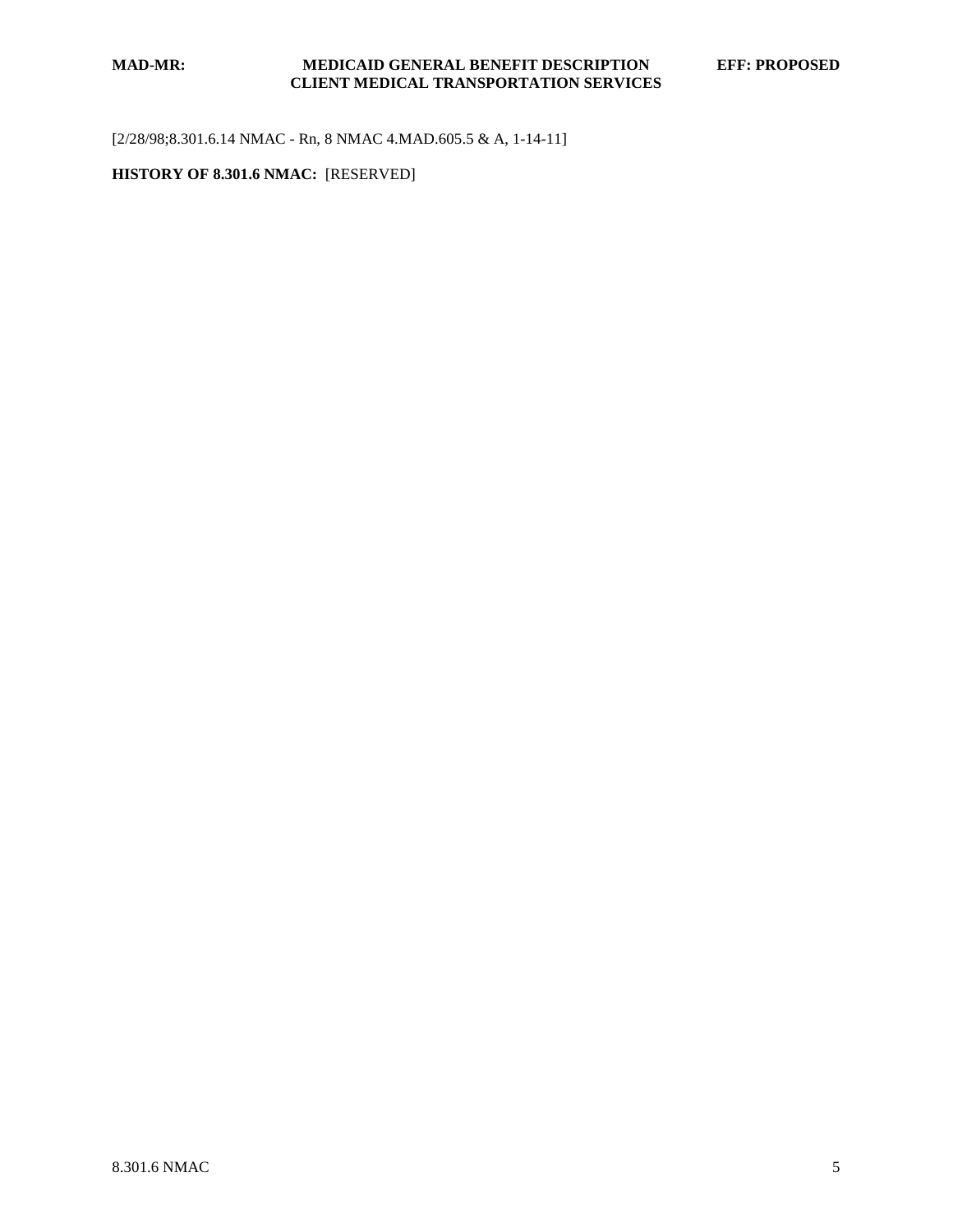#### **MAD-MR: ADJUNCT SERVICES EFF:proposed TRANSPORTATION SERVICES**

#### **TITLE 8 SOCIAL SERVICES CHAPTER 324 ADJUNCT SERVICES PART 7 TRANSPORTATION SERVICES**

**8.324.7.1 ISSUING AGENCY:** New Mexico Human Services Department (HSD). [2/1/95; 8.324.7.1 NMAC - Rn, 8 NMAC 4.MAD.000.1, 7/1/04; A, 1/14/11]

**8.324.7.2 SCOPE:** The rule applies to the general public. [2/1/95; 8.324.7.2 NMAC - Rn, 8 NMAC 4.MAD.000.2, 7/1/04]

**8.324.7.3 STATUTORY AUTHORITY:** The New Mexico medicaid and other health care programs are administered pursuant to regulations promulgated by the federal department of health and human services under [Title XIX of ] the Social Security Act as amended [, and/or by state statute] or by state statute. See Section 27-2-12 et seq. NMSA 1978[(Repl. Pamp. 1991].

[2/1/95; 8.324.7.3 NMAC - Rn, 8 NMAC 4.MAD.000.3, 7/1/04; A, 1/14/11]

**8.324.7.4 DURATION:** Permanent

[2/1/95; 8.324.7.4 NMAC - Rn, 8 NMAC 4.MAD.000.4, 7/1/04]

**8.324.7.5 EFFECTIVE DATE:** October 1, 2007, unless a later date is cited at the end of a section. [2/1/95; 8.324.7.5 NMAC - Rn, 8 NMAC 4.MAD.000.5, 7/1/04]

**8.324.7.6 OBJECTIVE:** The objective of [these regulations] this rule is to provide [policies] instruction for [2/1/95; 8.324.7.6 NMAC - Rn, 8 NMAC 4.MAD.000.6, 7/1/04; A, 1/14/11] the service portion of the New Mexico medical assistant programs.

**8.324.7.7 DEFINITIONS:** [RESERVED]

**8.324.7.8 MISSION STATEMENT:** [The mission of the New Mexico medical assistance division (MAD) is to maximize the health status of eligible recipients by furnishing payment for quality health services at levels comparable to private health plans.] To reduce the impact of poverty on people living in New Mexico and to assure [2/1/95; 8.324.7.8 NMAC - Rn, 8 NMAC 4.MAD.002, 7/1/04; A, 1/14/11] low income and individuals with disabilities in New Mexico equal participation in the life of their communities.

**8.324.7.9 TRANSPORTATION SERVICES:** [Transportation services are reimbursed by the New Mexico medical assistance program (medicaid) under Title XIX of the Social Security Act, as amended. Medicaid] The New Mexico Medical Assistance Division (MAD) covers expenses for transportation and other related expenses that [the New Mexico medical assistance division (MAD)] it or its coordinated services contractor determines are necessary to secure [medicaid-]covered medical examinations and treatment for an eligible [recipients] recipient in or out of their home community [42 CFR Section 440.170]. Travel expenses include the cost of transportation by [public transportation,] long distance common carriers, taxicab, handivan, and ground or air ambulance, all as appropriate to the situation and location of the eligible recipient. [Related travel expenses include the cost of meals and lodging made necessary by receipt of medical care away from the recipient's home community. When medically necessary, medicaid covers similar expenses for an attendant who accompanies the recipient to the medical examination or treatment. This part describes the types of providers eligible to furnish transportation and related expenses, covered services, service limitations and reimbursement methodology.]

[2/28/98; 8.324.7.9 NMAC - Rn, 8 NMAC 4.MAD.756 & A, 7/1/04; A, 1/14/11]

**8.324.7.10 ELIGIBLE PROVIDERS:** [Upon approval of a New Mexico MAD provider participation agreement by MAD or its designees, a licensed practitioner or facility that meets applicable requirements is eligible to be reimbursed for furnishing covered services to an eligible recipient.] Health care to eligible recipients is furnished by a variety of providers and provider groups. The reimbursement and billing for these services are administered by MAD. Upon approval of a New Mexico MAD provider participation agreement by MAD or its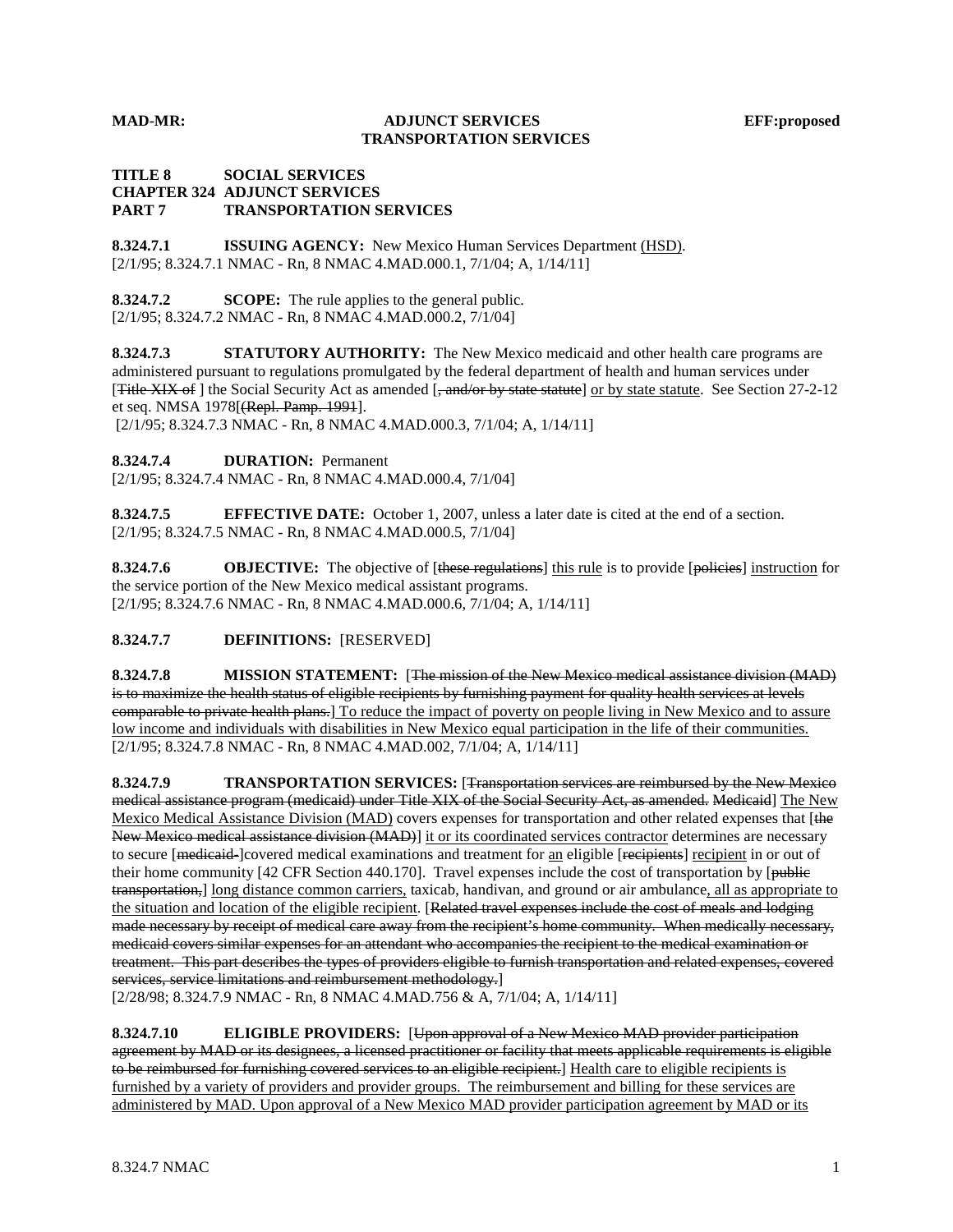designee, licensed practitioners, facilities and other providers of services that meet applicable requirements are eligible to be reimbursed for furnishing covered services to eligible recipients. A provider must be enrolled before submitting a claim for payment to the MAD claims processing contractors. MAD makes available on the HSD/MAD website, on other program-specific websites, or in hard copy format, information necessary to participate in health care programs administered by HSD or its authorized agents, including program rules, billing instructions, utilization review instructions, and other pertinent materials. When enrolled, a provider receives instruction on how to access these documents. It is the provider's responsibility to access these instructions, to understand the information provided and to comply with the requirements. The provider must contact HSD or its authorized agents obtain answers to questions related to the material or not covered by the material. To be eligible for reimbursement, a provider must adhere to the provisions of the MAD provider participation agreement and all applicable statutes, regulations, and executive orders. MAD or its selected claims processing contractor issues payments to a provider using electronic funds transfer (EFT) only. Providers must supply necessary information in order for payment to be made. The following providers are eligible to be reimbursed for providing transportation or transportation related services to eligible recipients:

A. air ambulances certified by the state of New Mexico department of health, emergency medical services bureau;

B. ground ambulance services certified by the New Mexico public regulation commission or by the appropriate state licensing body for out-of-state ground ambulance services, within those geographic regions in the state specifically authorized by the New Mexico public regulation commission;

C. non-emergency transportation vendors (taxicab, vans and other vehicles) and certain bus services certified by the New Mexico public regulation commission, within those geographic regions in the state specifically authorized by the New Mexico public regulation commission;

D. long distance common carriers, that include buses, trains and airplanes;

E. certain carriers exempted or warranted by the New Mexico public regulation commission within those geographic regions in the state specifically authorized by the New Mexico public regulation commission; and

[F. lodging and meal providers.]

F. when services are billed to and paid by a MAD fee-for-service coordinated services contractor authorized by HSD, under an administrative services contract, the provider must also enroll as a provider with the coordinated services contractor and follow that contractor's instructions for billing and for authorization of services . [2/28/98; 8.324.7.10 NMAC - Rn, 8 NMAC 4.MAD.756.1 & A, 7/1/04; A, 1/14/11]

**8.324.7.11 PROVIDER RESPONSIBILITIES:** [Providers who furnish services to medicaid recipients must comply with all specified medicaid participation requirements. See 8.302.1 NMAC, *General Provider Policies*. Providers must verify that individuals are eligible for medicaid at the time services are furnished and determine if medicaid recipients have other health insurance. Providers must maintain records that are sufficient to fully disclose the extent and nature of the services provided to recipients.]

A. A provider who furnishes services to medicaid or other health care programs eligible recipients must comply with all federal and state laws, regulations. and executive orders relevant to the provision of services as specified in the MAD provider participation agreement. A provider also must conform to MAD program rules and instructions as specified in the provider rules manual and its appendices, and program directions and billing instructions, as updated. A provider is also responsible for following coding manual guidelines and CMS correct coding initiatives, including not improperly unbundling or upcoding services.

B. A provider must verify that individuals are eligible for a specific health care program administered by the HSD and its authorized agents, and must verify the eligible recipient's enrollment status at the time services are furnished. A provider must determine if an eligible recipient has other health insurance. A provider must maintain records that are sufficient to fully disclose the extent and nature of the services provided to an eligible recipient. See 8.302.1 NMAC, *General Provider Policies.*

[2/28/98; 8.324.7.11 NMAC - Rn, 8 NMAC 4.MAD.756.2 & A, 7/1/04; A, 1/14/11]

**8.324.7.12 COVERED SERVICES AND SERVICE LIMITATIONS:** [Medicaid reimburses recipients or transportation providers for transportation only if a recipient does not have access to transportation services that are available free of charge.] MAD reimburses an eligible recipient or transportation provider for transportation only when the transport is to a MAD enrolled provider and is subject to the following:

A. **Free** [alternatives examples:] alternatives: Alternative transportation services that can be provided free of charge include volunteers, relatives or transportation services provided by nursing facilities or other residential centers. An eligible recipient must certify in writing that they do not have access to free alternatives.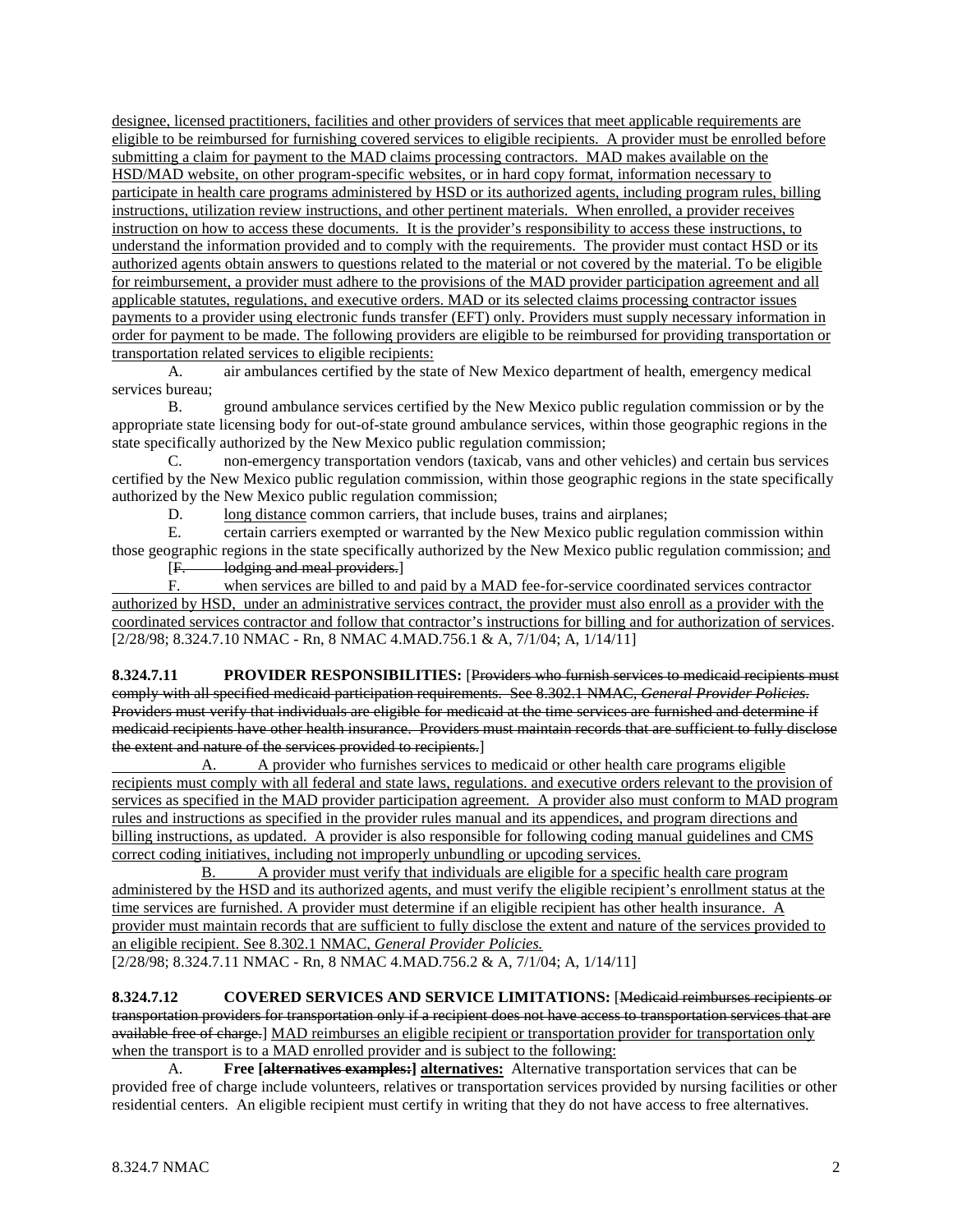B. **Least costly alternatives:** MAD covers the most appropriate and least costly transportation alternatives suitable for the eligible recipient's medical condition. If an eligible recipient can use private vehicles or [less costly] public transportation, those alternatives must be used before an eligible recipient can use more expensive transportation alternatives.

C. **Non-emergency transportation service:** [Medicaid covers non-emergency transportation services for recipients who have no primary transportation and who are unable to access a less costly form of public transportation.] MAD covers non-emergency transportation services for an eligible recipient who has no primary transportation and who is unable to access a less costly form of public transportation except as described under noncovered services, see 8.324.7.13 NMAC, *non-covered services.*

D. **Long distance common carriers:** MAD covers long distance services furnished by a common carrier if an eligible recipient must leave their home communities to receive medical services. Authorization forms for direct payment to long distance bus common carriers by MAD are available through local county [ISD] income support division (ISD) offices.

E. **Ground ambulance services:** MAD covers services provided by ground ambulances when:

 (1) An emergency that requires ambulance service is certified by a physician or is documented in the provider's records as meeting emergency medical necessity criteria. Terms are defined as follows:

 (a) "Emergency" is defined as a medical or behavioral health condition manifesting itself by acute symptoms of sufficient severity (including severe pain) such that a prudent layperson, who possesses an average knowledge of health and medicine could reasonably expect the absence of immediate medical attention to result in placing the health of the eligible recipient (or with respect to a pregnant woman, the health of the woman or her unborn child) in serious jeopardy, serious impairment to body function or serious dysfunction of any bodily organ or part.

 (b) "Medical necessity" for ambulance services is established if the eligible recipient's physical, mental or behavioral health condition is such that the use of any other method of transportation is contraindicated and would endanger the eligible recipient's health.

 (2) Scheduled, non-emergency ambulance services are ordered by a physician who certifies that the use of any other method of non-emergency transportation is contraindicated by the eligible recipient's physical, mental or behavioral health condition. MAD covers non-reusable items and oxygen required during transportation. Coverage for these items is included in the base rate reimbursement for ground ambulance.

F. **Air ambulance services:** MAD covers services provided by air ambulances, [which include] including private airplanes, if an emergency exists and the physician certifies the medical necessity for the service.

 (1) An emergency that would require air over ground ambulance services is defined as a medical condition, including emergency labor and delivery, manifesting itself by acute symptoms of sufficient severity such that the absence of immediate medical attention could reasonably be expected to result in one of the following:

- (a) eligible recipient's death;
- (b) placement of eligible recipient's health in serious jeopardy;
- (c) serious impairment of bodily functions; or
- (d) serious dysfunction of any bodily organ or part.

(2) Coverage for [these items] the following is included in the base rate reimbursement for air ambulance:

- (a) non-reusable items and oxygen required during transportation;
- (b) professional attendants required during transportation;
- (c) detention time or standby time; and
- (d) use of equipment required during transportation.

[G. **Lodging services:** MAD covers lodging services if an eligible recipient is required to travel to receive medical services more than four (4) hours one way and an overnight stay is required due to medical necessity or cost considerations. If medically justified and approved, lodging is initially set for up to five (5) continuous days. For a longer stay, the need for lodging must be re-evaluated by the fifth day to authorize up to an additional fifteen (15) days. Re-evaluation must be made every fifteen (15) days for extended stays, prior to the expiration of the existing authorization. Approval of lodging is based on the medical provider's statement of need. Authorization forms for direct payment by MAD to its lodging providers are available through local county income support division (ISD) offices.<br>H Meal service

H. **Meal services:** MAD covers meals if an eligible recipient is required to leave his home community for eight (8) hours or more to receive medical services. Authorization forms for direct payment to MAD meal providers by MAD are available through local county ISD offices.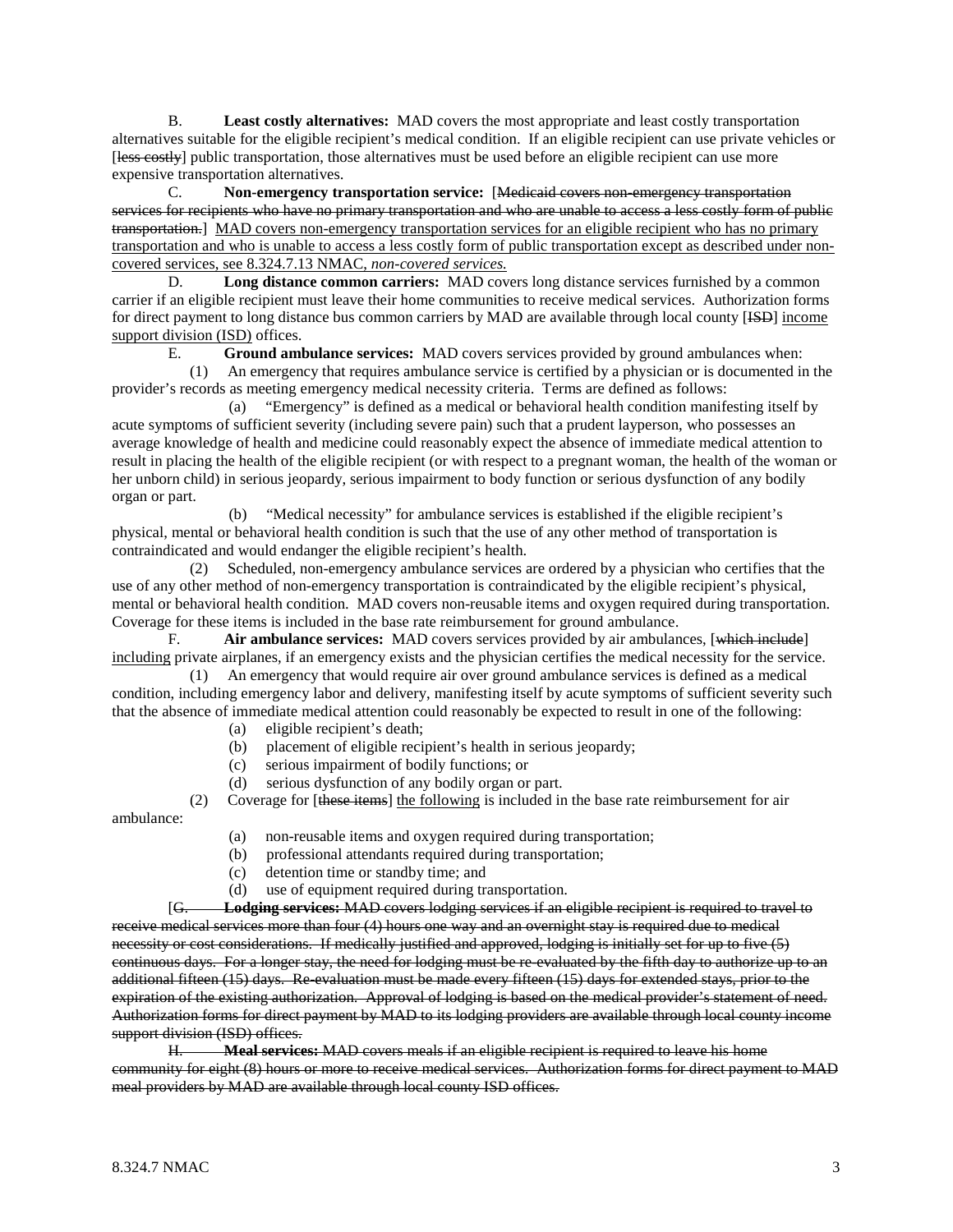I. **Coverage for attendants:** MAD covers transportation, meals and lodging for one attendant if the medical necessity for the attendant is certified in writing justified by the eligible recipient's medical provider or the eligible recipient who is receiving medical service is under eighteen (18) years of age. The attendant for a child under eighteen (18) years of age should be the parent or legal guardian. If the medical appointment is for an adult eligible recipient, MAD does not cover transportation services or related expenses of children under eighteen (18) years of age traveling with the adult eligible recipient.]

[J.] G. **Coverage for medicaid home and community-based services waiver recipients: [**Transportation to MAD waiver facilities will be covered is not covered when transportation is not an approved service under the waiver for MAD waiver eligible recipients receiving occupational therapy, physical therapy, speech therapy, and behavioral therapy services.] Transportation of a Medicaid waiver recipient to or from a provider of waiver service is only covered when the service is a physical therapy, occupational therapy, speech therapy or a behavioral health service.

[12/30/95; 2/28/98; 8.324.7.12 NMAC - Rn, 8 NMAC 4.MAD.756.3 & A, 7/1/04; A, 1/14/11] H. **Medicaid family planning waiver eligible recipients:** MAD does not cover transportation service for recipients eligible for medicaid family planning waiver services.

**8.324.7.13 NONCOVERED SERVICES:** Transportation services are subject to the same limitations and coverage restrictions that exist for other [medicaid] MAD services. See 8.301.3 NMAC, *General Noncovered Services* [[MAD-602]]. Payments for transportation for any non-covered service is subject to retroactive recoupment. [Medicaid will not pay to transport recipients to a medical service that is not covered under the MAD program. A provider must notify the eligible recipient of MAD-covered and non-covered services prior to providing services. See 8.302.1, *General Provider Policies*. Transportation to a pharmacy provider is not a covered benefit. Please see Subsection F of 8.324.4.18 NMAC, *Pharmacy Services*, for alternatives.]

A. MAD does not pay to transport an eligible recipient to a medical service or a provider that is not covered under the MAD program.

B. A provider will not be eligible to seek reimbursement from an eligible recipient if the provider fails to notify the eligible recipient or their personal representative that the service is not a covered MAD service. See 8.302.1 NMAC, *General Provider Policies*.

C. MAD does not pay for transportation to a pharmacy. See Subsection F of 8.324.4.18 NMAC, *Pharmacy Services*, for alternatives.

D. MAD does not pay for meals and lodging for an eligible recipient or attendant.<br>E. MAD does not pay for transportation for attendants with an eligible recipient 1

MAD does not pay for transportation for attendants with an eligible recipient 11 years of age or older.

[12/30/95; 2/28/98; 8.324.7.13 NMAC - Rn, 8 NMAC 4.MAD.756.4 & A, 7/1/04; A, 1/14/11]

**8.324.7.14 OUT-OF-STATE TRANSPORTATION AND RELATED EXPENSES:** All out-of-state transportation and related expenses must be prior approved by MAD. Out-of-state transportation is approved only if the out-of-state medical service is approved by MAD or its designated contractor. Documentation must be available to the reviewer to justify the out-of-state travel and verify that treatment is not available in the state of New Mexico.

A. Requests for out-of-state transportation must be coordinated through [the MAD, client services bureau] <u>MAD</u>.

[B. Authorization for lodging and meal services by an out-of-state provider can be granted for up to thirty (30) days by MAD. Re-evaluation authorizations are completed prior to expiration and every thirty (30) days, thereafter.

 $\leftarrow$  B. Transportation to border cities, defined as those cities within [one hundred (100)] 100 miles of the New Mexico border (Mexico excluded), are treated as an in-state provider service. See 8.302.4 NMAC, *Out-of-State and Border Area Providers* [MAD-704].

[12/30/95; 2/28/98; 8.324.7.14 NMAC - Rn, 8 NMAC 4.MAD.756.5, 7/1/04; A, 1/14/11]

**8.324.7.15 PRIOR AUTHORIZATION AND UTILIZATION REVIEW:** All [medicaid] MAD services are subject to utilization review for medical necessity and program compliance. Reviews can be performed before services are furnished, after services are furnished and before payment is made, or after payment is made. See 8.302.5 NMAC, *Prior Authorization and Utilization Review*. [Once enrolled, providers receive utilization review instructions and documentation forms necessary for prior authorization and claims processing.] The provider must contact HSD or its authorized agents to request utilization review instructions. It is the provider's responsibility to access these instructions or ask for paper copies to be provided, to understand the information provided, to comply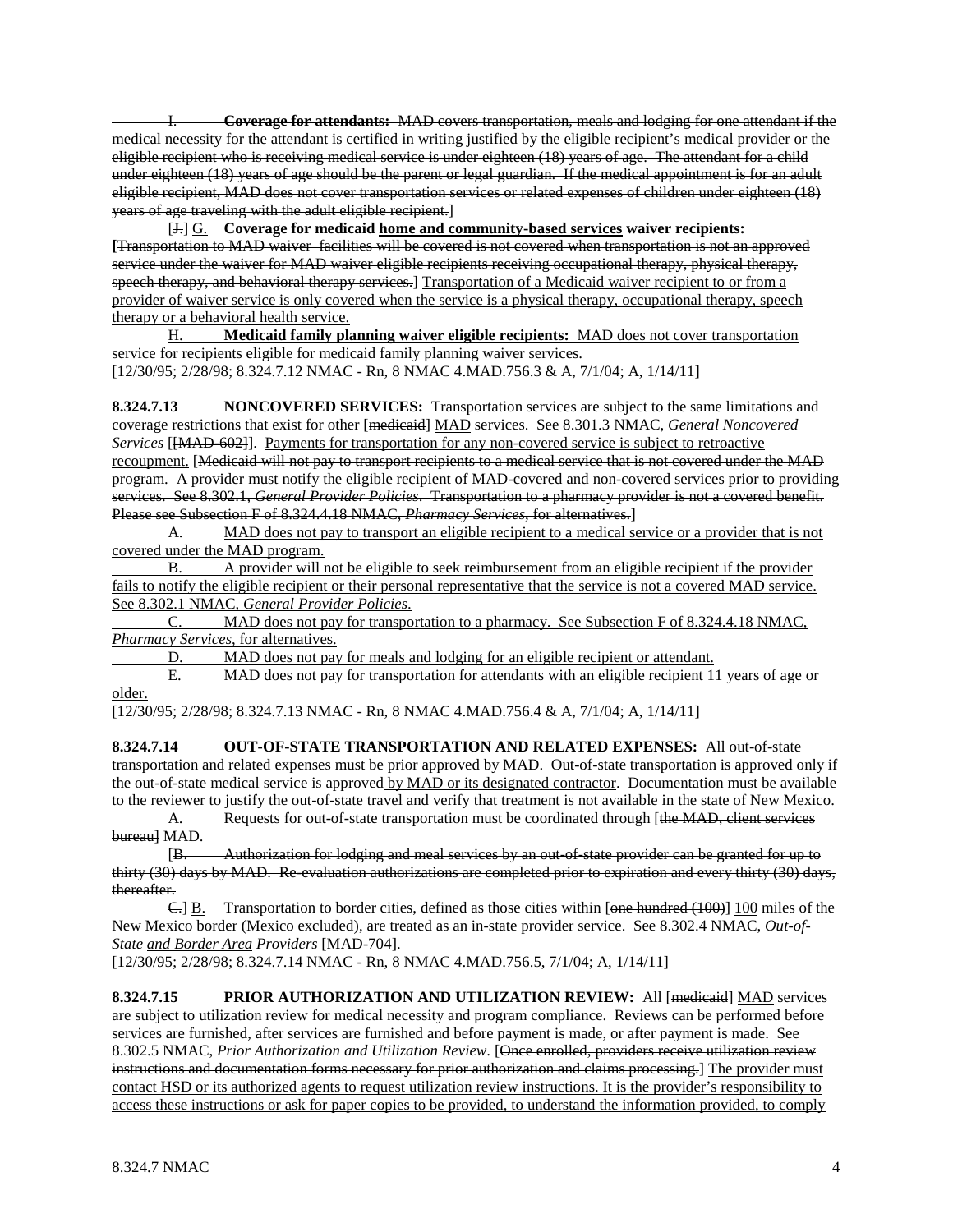with the requirements, and to obtain answers to questions not covered by these materials. When services are billed to and paid by a MAD fee-for-service coordinated services contractor authorized by HSD, under the administrative services contract, the provider must follow that contractor's instructions for authorization of services.

A. **Prior authorization:** Certain procedures or services may require prior authorization from MAD or its designee. Services for which prior authorization is received remain subject to utilization review at any time during the payment process.

B. **Referrals for travel outside the home community:**

 $[$ If an eligible recipient must travel over sixty-five  $(65)$  miles from their home community to receive medical care, the designated MAD medical management provider or the MAD primary care provider in the home community must provide the following information to the non-emergency transportation provider:] If  $\text{an}$ eligible recipient must travel over 65 miles from their home community to receive medical care, the transportation provider must obtain a written verification from the referring provider or the service provider containing the following information for the provider to retain with their billing records:

[for];

- (a) the medical  $[and/or]$  or diagnostic service <u>for which</u> the eligible recipient is being referred
	- (b) the name of the out of community medical provider; and
	- (c) justification that the medical care is not available in the home community.

 (2) Referrals and referral information must be obtained from a MAD provider. For continued out of community non-emergency transportation, the required information must be obtained every six  $[66]$  months regardless of the frequency of transport.

C. **Eligibility determination:** Prior approval of services does not guarantee that individuals are eligible for MAD services. Providers must verify that an individual is eligible for MAD services at the time services are furnished and determine if the eligible recipient has other health insurance.

D. **Reconsideration:** A provider who is dissatisfied with a utilization review decision or action can request a re-review and a reconsideration. See 8.350.2 NMAC, *Reconsideration of Utilization Review Decisions* [MAD-953].

[12/30/95; 2/28/98; 8.324.7.15 NMAC - Rn, 8 NMAC 4.MAD.756.6 & A, 7/1/04; A, 1/14/11]

#### **8.324.7.16 REIMBURSEMENT:**

A. Transportation providers must submit claims for reimbursement on the [HCFA-1500] CMS-1500 claim form or its successor. See 8.302.2 NMAC, *Billing for Medicaid Services*. [Once enrolled, providers receive instructions on documentation, billing and claims processing.] Reimbursement to transportation providers for covered services is made at the lesser of the following:

(1) The provider's billed charge:

 (a) The billed charge must be the provider's usual and customary charge for services. For a provider with [tariffs] a tariff, the billed charge must be the lesser of the charges allowed by the provider's tariff or the provider's usual and customary charge.

 (b) "Usual and customary charge" refers to the amount an individual provider charges the general public in the majority of cases for a specific procedure or service; or

(2) The MAD fee schedule for the specific service or procedure. Reimbursement by the [medicaid] MAD program to a transportation provider is inclusive of gross-receipts taxes and other applicable taxes. An air ambulance provider is exempt from paying gross receipts tax; therefore, the maximum rates paid for air ambulance service [will] do not include gross receipts tax.

B. Ground [**ambulances**: **]** ambulance: A provider of ground ambulance services is reimbursed at the lesser of their billed charge for the service or the MAD maximum allowed amount.

 (1) The MAD maximum allowed amount for transports up to 15 miles is limited to the base rate amount. The allowable base rate for advanced life support (ALS) or basic life support (BLS) includes reimbursement for the ALS or BLS equipped service, oxygen, disposable supplies and medications used in transport. The base rate reimbursement includes mileage reimbursement for the first 15 miles of transport.

 (2) The allowable base rate for a scheduled non-emergency transport includes reimbursement for oxygen, disposable supplies and medications used in transport. The base rate includes mileage reimbursement for the first 15 miles of transport.<br>  $C_x$  **Air fambula** 

C. **Air [ambulances:] ambulance:** A provider of air ambulance services is reimbursed at the lesser of billed charges or the MAD maximum allowed rate.

D. **Non-emergency transportation services:**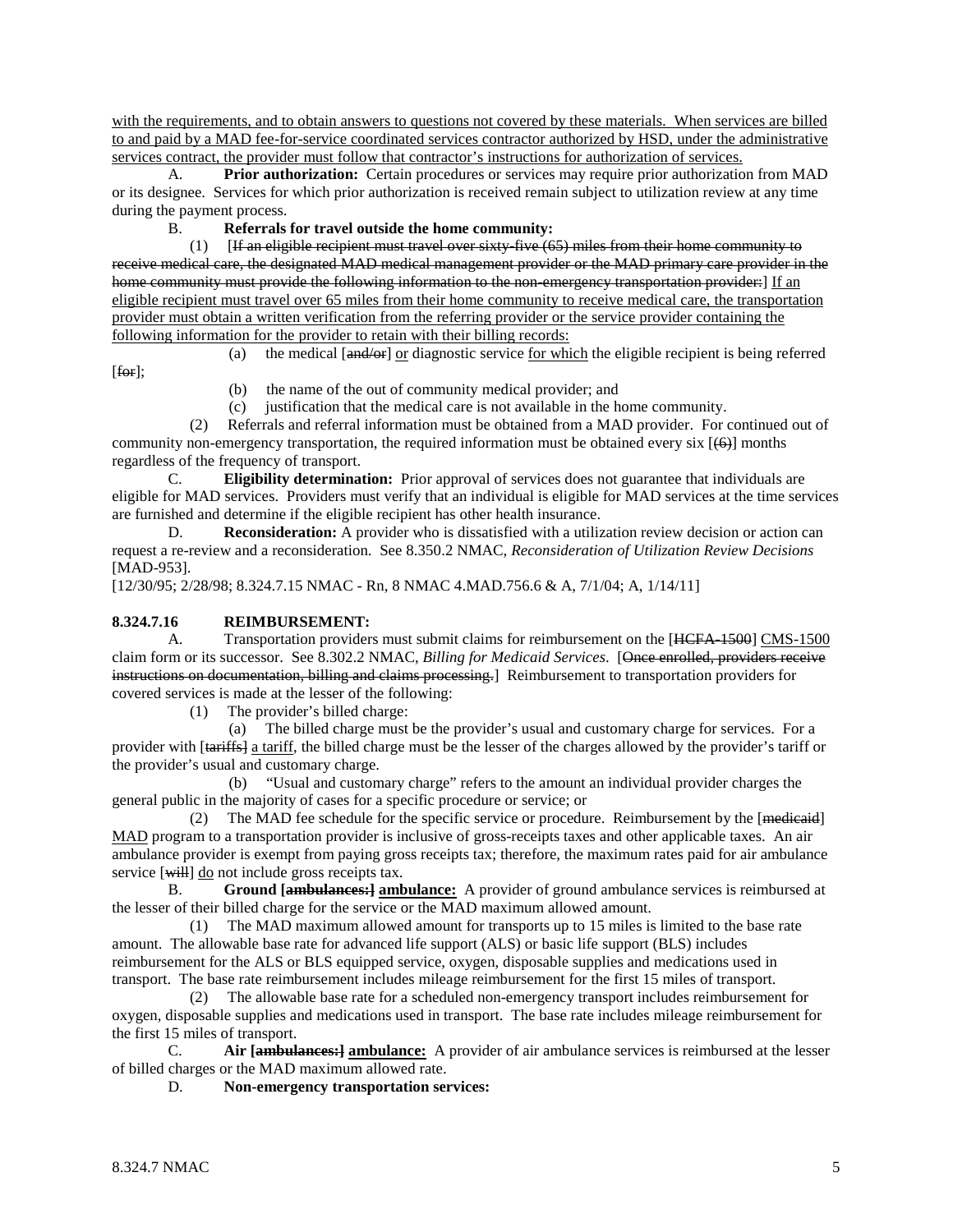(1) A provider of non-emergency transportation is reimbursed at the lesser of their approved tariff or the [medicaid] MAD rate for one or multiple recipient transports not meeting the "additional passenger" criteria Paragraph [4<del>]</del> (3), below).

 $(2)$  A provider of non-emergency transportation will be reimbursed at a reduced per mile rate when a provider reaches total mileage transports of five million miles (5,000,000) during any MAD calendar year. The provider will then be reimbursed at the lesser of its approved non-MAD tariff or the MAD reduced rate.]

 $[3]$  (2) Reimbursement will be limited to MAD's reimbursement limitation per one-way trip for [a medicaid] an eligible recipient being transported for medical care. [Medicaid] MAD does not provide reimbursement for any portion of the trip for which the [medicaid-] eligible recipient is not in the vehicle.

 [(4) Reimbursement will be limited to MAD's reimbursement limitation per one-way trip for a medical attendant accompanying a medicaid recipient being transported for medical care.]

 $[45]$  (3) An "additional passenger transport" is a non-emergency transport of two or more [medicaid] clients] eligible recipients who are picked up at the same location and are being transported to the same provider. Additional passenger transport services will not be covered. When more than one eligible recipient is being transported from the same location to the same provider and each eligible recipient has a scheduled [medicaid] MAD-covered medical appointment, [<del>medicaid</del>] MAD will allow coverage for one eligible recipient [and one medical attendant, if medically indicated. Additional passengers will not be covered].

 $[$ (6)]  $[4]$  [Medicaid] MAD covers transportation for one attendant [ $_7$ ] when the eligible recipient is a child ten years of age and younger not meeting the additional passenger criteria in Paragraph [4] (3), above, if the medical necessity for the attendant is justified in writing by the eligible recipient's medical provider for each transport. [In cases where the recipient's condition is ongoing and the need for a medical attendant will not change, the attestation must only be renewed every six months, unless the recipient who is receiving medical service is under eighteen  $(18)$  years of age.] The attendant for a child [under eighteen  $(18)$ ] ten years of age and younger should be the parent or legal guardian. If the medical appointment is for an adult eligible recipient, [medicaid] MAD does not cover transportation services or related expenses of children under [eighteen (18)] 18 years of age traveling with the adult eligible recipient.

 $[\langle 7 \rangle]$  (5) [Medicaid] MAD covers transportation to scheduled, structured counseling and therapy sessions for an eligible recipient, family, or multi-family groups, based on individualized needs as specified in the treatment plan. Claims for services are to be filed under the name of the [medicaid] eligible recipient being primarily treated through these sessions.

[12/30/95; 8.324.7.16 NMAC - Rn, 8 NMAC 4.MAD.756.7 & A, 7/1/04; A, 1/14/11]

**8.324.7.17 CLIENT MEDICAL TRANSPORTATION FUND:** In non-emergency situations, [recipients] an eligible recipient may request reimbursement from the client medical transportation (CMT) fund through their local county ISD office for money spent on [transportation and related expenses] covered transportation services. For reimbursement from the CMT fund, appointments for which reimbursement is requested must have occurred within [thirty (30)] 30-calendar days of the completed request for reimbursement.

A. **Submission of medical verification forms:** Unless medical service providers [return] issue, the signed [<del>medical appointment verification form to the address on the back of the form,</del>] letter on the provider's stationery which indicates that the eligible recipient kept the appointment(s) for which the CMT fund reimbursement is requested, [a] an eligible recipient will not be reimbursed for the travel [and related expenses]. [The signed form indicates that the recipient kept the appointment(s) for which the CMT fund reimbursement is requested.] For medical services, [such as vision services,] written receipts confirming the dates of service must be given to the eligible recipient for submission to the local county ISD office.

B. **Preparation of referrals for travel outside the home community:**  $\overline{H}$  an eligible recipient must travel over sixty-five (65) miles from their home community to receive medical care, designated medical management provider, or primary care provider in the home community must furnish a written referral and written statement that the services are not available within the eligible recipient's home community. Referrals and documentation must be obtained from a MAD provider. The document is submitted to the local county ISD office t<del>o authorize mileage per [diem and related expenses,] <u>diem,</u> as appropriate</del>.] <u>If an eligible recipient must travel over</u> 65 miles from their home community to receive medical care, the transportation provider must obtain a written verification from the referring provider or from the service provider containing the following information for the provider to retain with their billing records:

referred;

(a) the medical and/or diagnostic service <u>for which</u> the eligible recipient is being [referred for;]

(b) the name of the out of community medical provider; and